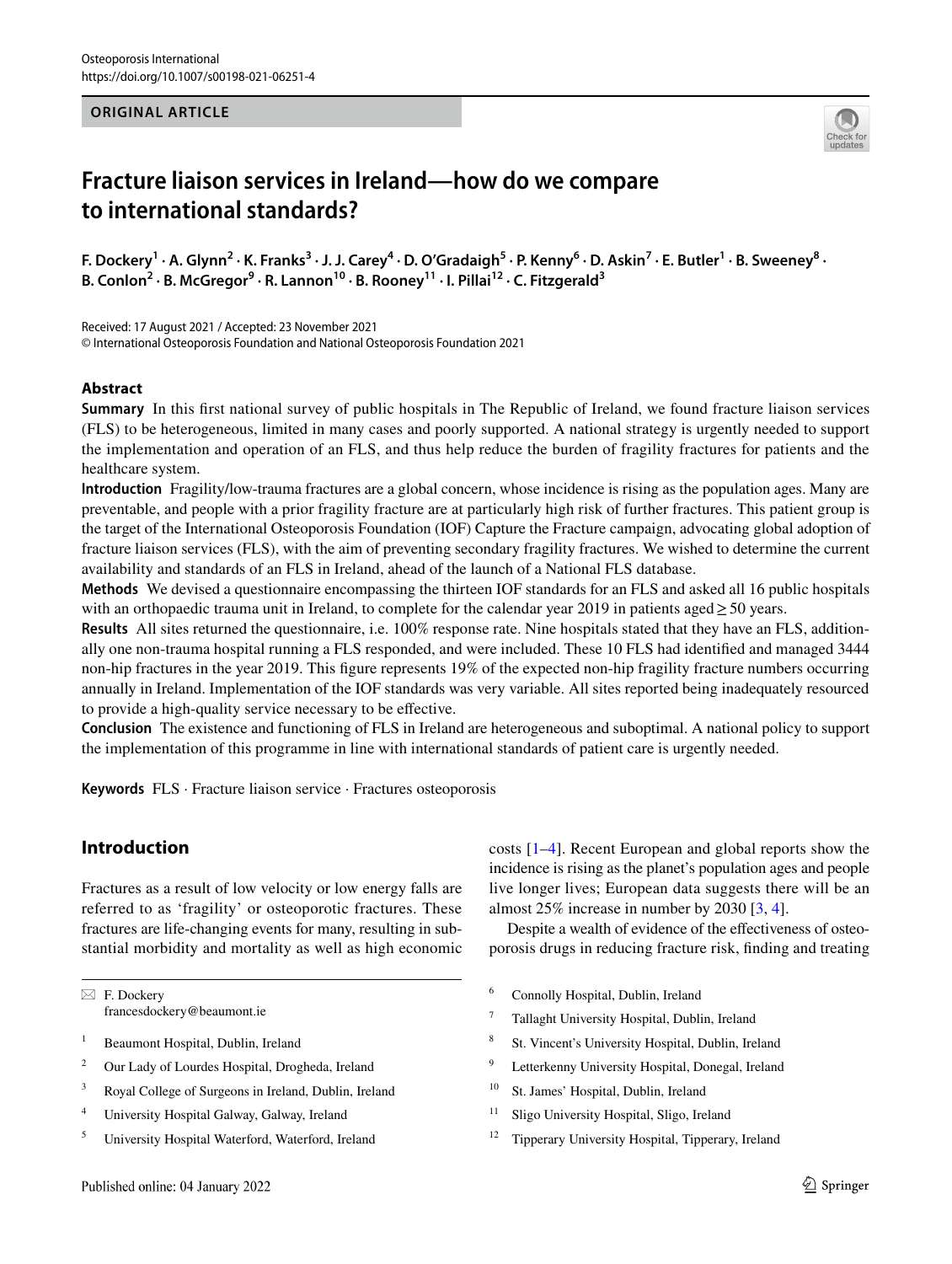those at the highest risk of fractures remains a challenge. In Ireland, similar to many countries worldwide, the billions of euros spent on fragility fracture care is almost all on the treatment of acute fracture rather than on fracture prevention [\[3](#page-6-2)]. This cost was estimated to be close to  $\epsilon$ 400 million in Ireland over a decade ago, projected to be €1billion today, and close to  $\epsilon$ 2billion by 2030 [[5–](#page-6-3)[7\]](#page-6-4). After an osteoporotic fracture in those aged over 60 years, a third of survivors will go on to have another fracture within 5 years, the risk being highest in the early post-fracture period [\[8](#page-6-5), [9\]](#page-6-6). These are a key target group to capture therefore, namely those who have just suffered a first fragility fracture. International evidence shows the majority are neither diagnosed nor treated for their underlying osteoporosis following these sentinel events, and a signifcant gap remains between best evidence and current practice  $[10-12]$  $[10-12]$  $[10-12]$ . A recent survey of Orthopaedic staff in Ireland showed that while the majority agrees with treating the underlying osteoporosis, they also believe the responsibility rests with others [[13\]](#page-6-9). Analysis of a large primary care dataset showed that only 1 in 5 patients deemed at high risk of fracture is initiated on osteoporosis medication [[14\]](#page-6-10)

Fracture liaison services (FLS) have emerged to address these gaps in care, which are evidence-based systems to case-fnd, assess, treat and monitor patients aged 50 years and over with incidence fragility fractures [[15](#page-6-11)]. These programmes identify patients with recent fractures, address their falls risk and bone health and provide education and appropriate intervention. High-quality FLS are cost-efective and propose or initiate clinically efective interventions shown to reduce fracture numbers in these high-risk populations [[15\]](#page-6-11). FLS exist in many countries today, and in 2012, the International Osteoporosis Foundation (IOF) launched a Best Practice Framework for FLS, entitled 'Capture the Fracture' [[16\]](#page-6-12). This initiative outlines clearly in a step-wise manner how a service should operate and the necessary quality standards for efficacy in reducing fracture numbers in the population the FLS serves [[17\]](#page-6-13). In 2020, a complementary set of Key Performance Indicators (KPIs) were launched by the IOF which measure performance at the patient level [\[18](#page-6-14)].

A number of FLS have been in existence in the Republic of Ireland (RoI) for some time but details are limited on the number, scope and process. Only six are listed on the IOF 'Capture The Fracture' website, the same number as Northern Ireland which has a population of around one-third that of RoI. There are few restrictions on the availability of osteoporosis medications in RoI; practitioners can prescribe all available licenced medications as per their clinical judgement, other than teriparatide and intravenous bisphosphonates which are initiated by hospital specialists only. As part of the establishment of a RoI National Fracture Liaison Service Database (FLSDB), there is a need to better understand existing services. We therefore conducted a facilities audit of all hospitals in Ireland, to enquire re-existence of an FLS and to evaluate their performance against the 13 IOF best practice standards for FLS, similarly to other European countries [\[19](#page-6-15)[–22](#page-7-0)].

# **Methods**

A questionnaire (shown in supplement) was distributed to 16 public trauma hospitals in Ireland that receive acute fracture patients. The questionnaire was mailed to the hip fracture coordinator or fracture liaison service lead in each site, and for hospitals where this was not known, the chief executive officer was asked to delegate its completion to the most appropriate clinician locally.

Firstly, we asked about the existence of an FLS either on-site or in a linked hospital. Sites without an FLS were excluded from further analysis. Where such a service exists, a series of questions were included detailing their setup, staffing, case-finding strategy, treatment protocols and monitoring approaches for fragility fracture patients. We compared our results to the 13 standards of the IOF best practice framework as per Tables [1](#page-2-0) and [2](#page-2-1) [[17](#page-6-13)]. We summarised data and calculated proportions as this was a descriptive study so no formal statistical analyses were deemed necessary. Agreement to anonymous publication of results was sought and received from each hospital site.

# **Results**

## **Demographics**

Of the 16 trauma hospitals, all 16 responded to the survey. Nine of these sites stated that they have an FLS in place. Four of these covered more than one hospital site. Of the remaining non-trauma acute hospitals in Ireland, there was one which had an established FLS whose patients were not included in their regional trauma hospital FLS, i.e. a standalone service for local fracture patients, so their results were included in the analysis, i.e. 9 FLS at trauma hospitals and 1 FLS within a non-trauma hospital.

Of the 10 sites with an FLS, 4 were established for more than a decade. All had a nursing staff of various grades running the service and regardless of service size; there was only one member of staff in most units, though the proportion of time spent on FLS was not captured in the survey. The consultant supervision for the service was by a geriatrician in 7/10 centres, a rheumatologist in 3, an orthopaedic surgeon in 3 and an endocrinologist in 2, so 5 centres had a combination of more than one specialist. One site had no consultant input or supervision, being entirely nurse-led. Four of 10 sites had some administrative support but none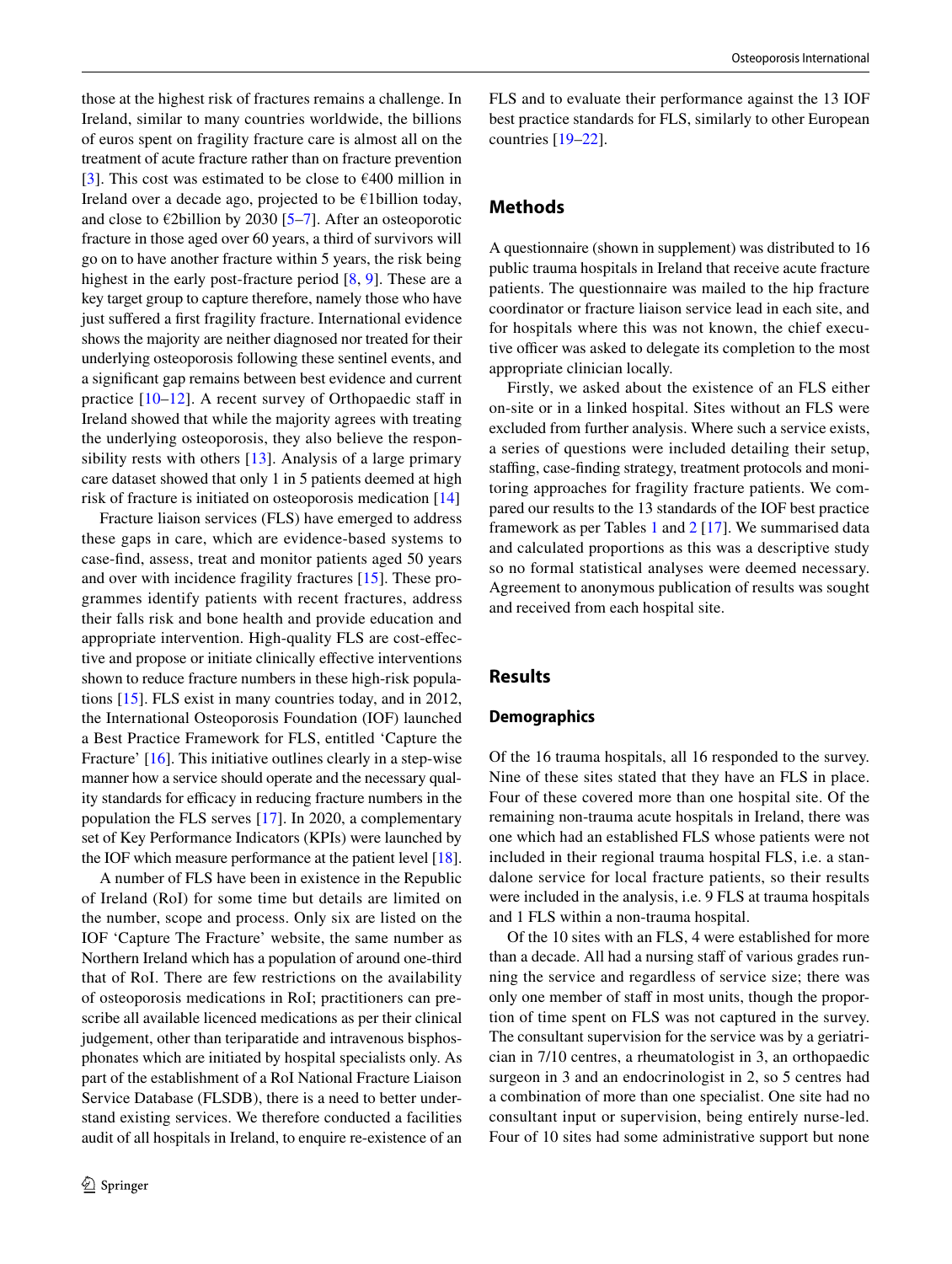<span id="page-2-0"></span>**Table 1** Performance of each FLS against IOF Best Practice Standards for an FLS

| FLS centre                                                     | 1   | $\overline{c}$ | 3            | 4        | 5        | 6        | 7            | 8        | 9        | 10       |
|----------------------------------------------------------------|-----|----------------|--------------|----------|----------|----------|--------------|----------|----------|----------|
| 1. Patient identification                                      | (1) | (1)            | (1)          | (1)      | (1)      | (1)      | (1)          | (1)      | (1)      | (1)      |
| 2. Patient evaluation                                          | (1) | (1)            | (1)          | (1)      | (1)      | (1)      | (1)          | (1)      | (1)      | (1)      |
| 3. Post-fracture assessment timing                             | (1) | 1              | 1            | $\Omega$ | $\Omega$ | $\Omega$ |              |          | $\Omega$ |          |
| 4. Vertebral fracture                                          | (1) | 0              | $\mathbf{0}$ | 0        | 0        | 1        | $\mathbf{0}$ | (1)      | (1)      | $\Omega$ |
| 5. Guidelines                                                  | (1) | (1)            | (1)          | (1)      | (1)      | (1)      | (1)          | (1)      | (1)      | (1)      |
| 6. Secondary causes of osteoporosis                            | 1   | (1)            | $\mathbf{0}$ | 1        | 1        | 1        | (1)          | 1        |          |          |
| 7. Falls prevention services                                   | 1   | 1              | $\mathbf{0}$ | (1)      | (1)      | (1)      | 1            |          |          |          |
| 8. Multifaceted health and lifestyle<br>risk factor assessment | 1   | 1              | 1            | $\Omega$ | 1        | 1        | $\Omega$     | 1        | 1        |          |
| 9. Medication initiation                                       | 1   | 1              | (1)          | 1        | 1        | 1        | 1            |          | 1        |          |
| 10. Medication review                                          |     | $\Omega$       | 1            | $\Omega$ | $\Omega$ | $\Omega$ | 1            | $\Omega$ |          |          |
| 11. Communication strategy                                     | 1   | 1              | 1            |          | 1        | 1        |              |          |          |          |
| 12. Long-term management                                       | 1   | $\Omega$       | $\Omega$     | $\Omega$ | $\Omega$ | 1        | 1            | 1        | $\Omega$ |          |
| 13. Database                                                   |     | 1              |              |          |          |          | $\Omega$     |          |          |          |

 $1 = yes, (1) = partial, 0 = no$ 

# <span id="page-2-1"></span>**Table 2** IOF capture the fracture: best practice framework for fracture liaison services

| Data completeness                                              |                                                                                                                                                                                                                                                                                                                                                                                   |
|----------------------------------------------------------------|-----------------------------------------------------------------------------------------------------------------------------------------------------------------------------------------------------------------------------------------------------------------------------------------------------------------------------------------------------------------------------------|
| 1. Patient identification                                      | Fracture patients within the scope of the institution (inpatient and/or outpatient facility or health care<br>system) are identified to enable the delivery of secondary fracture prevention                                                                                                                                                                                      |
| 2. Patient evaluation                                          | Identified fracture patients within the scope of the institution are assessed for future fracture risk                                                                                                                                                                                                                                                                            |
| 3. Post-fracture assessment timing                             | Post-fracture assessment for secondary fracture prevention is conducted in a timely fashion after fracture<br>presentation                                                                                                                                                                                                                                                        |
| 4. Vertebral fracture                                          | Institution has a system whereby patients with previously unrecognised vertebral fractures are identified<br>and undergo secondary fracture prevention evaluation                                                                                                                                                                                                                 |
| 5. Guidelines                                                  | The institution's secondary fracture prevention assessment, to determine the need for intervention, is con-<br>sistent with local/regional/national guidelines                                                                                                                                                                                                                    |
| 6. Secondary causes of osteoporosis                            | Institution can demonstrate what proportion of patients who require treatment for prevention of secondary<br>fractures undergo further investigation (typically blood testing) to assess for underlying causes of low<br>BMD)                                                                                                                                                     |
| 7. Falls prevention services                                   | Patients presenting with a fragility fracture, and who are perceived to be at risk of further falls, are evalu-<br>ated to determine whether or not falls prevention intervention services are needed, and if so are subse-<br>quently referred to an established falls prevention service                                                                                        |
| 8. Multifaceted health and lifestyle<br>risk factor assessment | Patients presenting with fragility fractures undergo a multifaceted risk factor assessment as a preventative<br>measure to identify any health and/or lifestyle changes that, if implemented, will reduce future fracture<br>risk, and those patients in need are subsequently referred to the appropriate multidisciplinary practitioner<br>for further evaluation and treatment |
| 9. Medication initiation                                       | All fracture patients over 50 years, not on treatment at the time of fracture presentation, are initiated or are<br>referred to their primary care physician/provider for initiation, where required, on osteoporosis treatment<br>in accordance with evidence-based local/regional/national guidelines                                                                           |
| 10. Medication review                                          | For patients already receiving osteoporosis medications when they present with a fracture, reassessment<br>is offered which includes a review of medication compliance, consideration of alternative osteoporosis<br>medications and optimisation of non-pharmacological interventions                                                                                            |
| 11. Communication strategy                                     | Institution's FLS management plan is communicated to primary—and secondary—care clinicians and<br>contains information required by and approved by local stakeholders                                                                                                                                                                                                             |
| 12. Long-term management                                       | Institution has a protocol in place for long-term follow-up of evidence-based initial interventions and a<br>long-term adherence plan                                                                                                                                                                                                                                             |
| 13. Database                                                   | All identified fragility fracture patients are recorded in a database which feeds into a central national<br>database                                                                                                                                                                                                                                                             |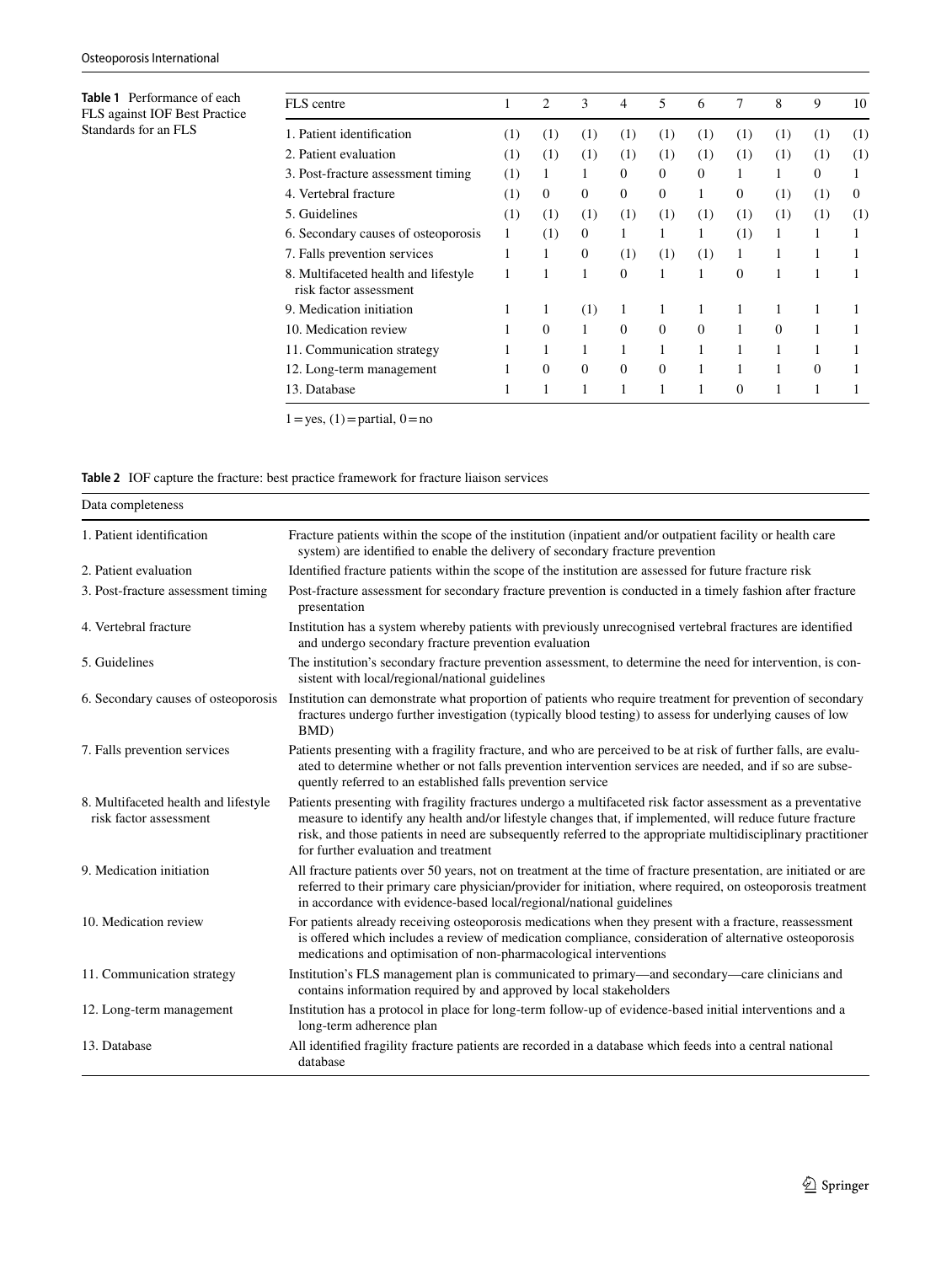included the task of data entry, which is carried out by the FLS nurse only.

Access to DXA scanning was available for all, 3 of these being on the same hospital site. Seven sites had a waiting time of over 4 months for a DXA, with average waiting times ranging from 4 to 76 weeks. The FLS nurse conducted the scans in 5 of these sites, a radiographer or nurse in the remaining. Seven sites used a fracture risk assessment tool, but only one site used it to determine the need for DXA scanning.

## **IOF standards**

#### **Standard 1: Patient identifcation**

Identifcation processes varied across sites: 7 use hospital IT systems to identify all patients admitted with fractures or attending fracture clinics. Though we did not ask for technical details, none of these systems appears to be automated and required considerable time to run searches, as per free text comments received on the survey. For admitted fractures, 4 sites screen inpatient fractures on all wards, 3 sites do so only if they are on orthopaedic wards, the remaining 3 do not see patients during their admission with a fracture. One site does not employ a case-fnding strategy and instead relies solely on referrals to the service. Insufficient time (5/10) and service still in development (7/10) were the primary reasons for service shortcomings.

#### **Standard 2: Patient evaluation**

The proportion and type of identifed fracture patients who are evaluated by the FLS varied. All FLS exclude skull and digit fractures. rib, metatarsal and metacarpal fractures are excluded in 7 FLS; 6 FLS exclude patella and 3 exclude ankle fractures. Five FLS do not evaluate hip fractures; instead devolving this role to geriatricians who record their acute stay data on the IHFD (Irish Hip Fracture Database), as per Table [3](#page-3-0) [\[23](#page-7-1)]. Time and lack of resources were again cited as the primary limitations for not assessing all fracture types.

The proportion of non-hip fractures seen by each FLS relative to the number of hip fractures at each centre is shown in Table [3](#page-3-0). For the calendar year 2019,  $n = 3444$ non-hip fractures were assessed in eight of the trauma hospital FLS (as one FLS was in development, no data was available for 2019). The number of hip fractures (as per IHFD) in 2019 in these eight sites was 1905 which represents 51% of all hip fractures in Ireland that year [[23](#page-7-1)]. The UK FLS database estimate that for every 1 hip fracture, there are at least an additional 4 other fragility fracture types presenting clinically, though this varies widely in <span id="page-3-0"></span>**Table 3** Non-hip fracture numbers per FLS vs. hip fracture numbers as recorded on IHFD in trauma hospitals with an FLS in operation in the calendar year 2019

| Hospital<br>Hip fractures<br>(source: IHFD) |      | Non-hip fractures<br>(source: individual)<br>FLS | Ratio of<br>hip:non-hip<br>fractures |  |  |
|---------------------------------------------|------|--------------------------------------------------|--------------------------------------|--|--|
| 1                                           | 246  | 280                                              | 1.1                                  |  |  |
| 2                                           | 244  | 300                                              | 1.2                                  |  |  |
| 3                                           | 121  | 437                                              | 3.6                                  |  |  |
| 4                                           | 141  | 499                                              | 3.5                                  |  |  |
| 5                                           | 323  | 357                                              | 1.1                                  |  |  |
| 6                                           | 210  | 373                                              | 1.8                                  |  |  |
| 7                                           | 428  | 648                                              | 1.5                                  |  |  |
| 8                                           | 192  | 550                                              | 2.9                                  |  |  |
| Total                                       | 1905 | 3444                                             | 1.8                                  |  |  |

*IHFD*, Irish Hip Fracture Database

estimates from other countries [[3](#page-6-2), [22\]](#page-7-0); if we apply this denominator to an Irish population, these eight FLS sites currently capture about 45% of their target population of non-hip fractures, ranging from 25 to 90% or 1.1- to 3.6 fold the number of hip fractures per site (Table [3](#page-3-0)).

#### **Standard 3: Timing of assessment**

The IOF standard recommends performing the FLS assessment within 8 weeks of fracture occurrence. Five sites reported achieving this standard for the majority of those identifed, 3 sites reported this as up to 52 weeks postfracture, while 2 provided no information.

#### **Standard 4: Vertebral fracture identifcation**

Vertebral fracture (VF) ascertainment is an established step in the programme since they are common, often unrecognised or unreported. Three centres screen radiology reports for new VF, i.e. VF that present clinically, one centre also reviews all spine imaging for unreported VF. Two of these 4 centres also perform VFA (vertebral fracture assessment) screening during DXA scanning, to identify prevalent VF but it was not clear if this was on all patients having DXA or on select groups. Two additional services use VFA to capture VF (i.e. they capture prevalent VF, rather than acute, and only in those referred for DXA). Four other centres only see VF patients in their service if they are referred or if they appear in fracture clinic patient lists, i.e. no case fnding of VF by the FLS takes place. As this IOF standard refers to screening for prevalent VF, 4/10 services were compliant with this standard.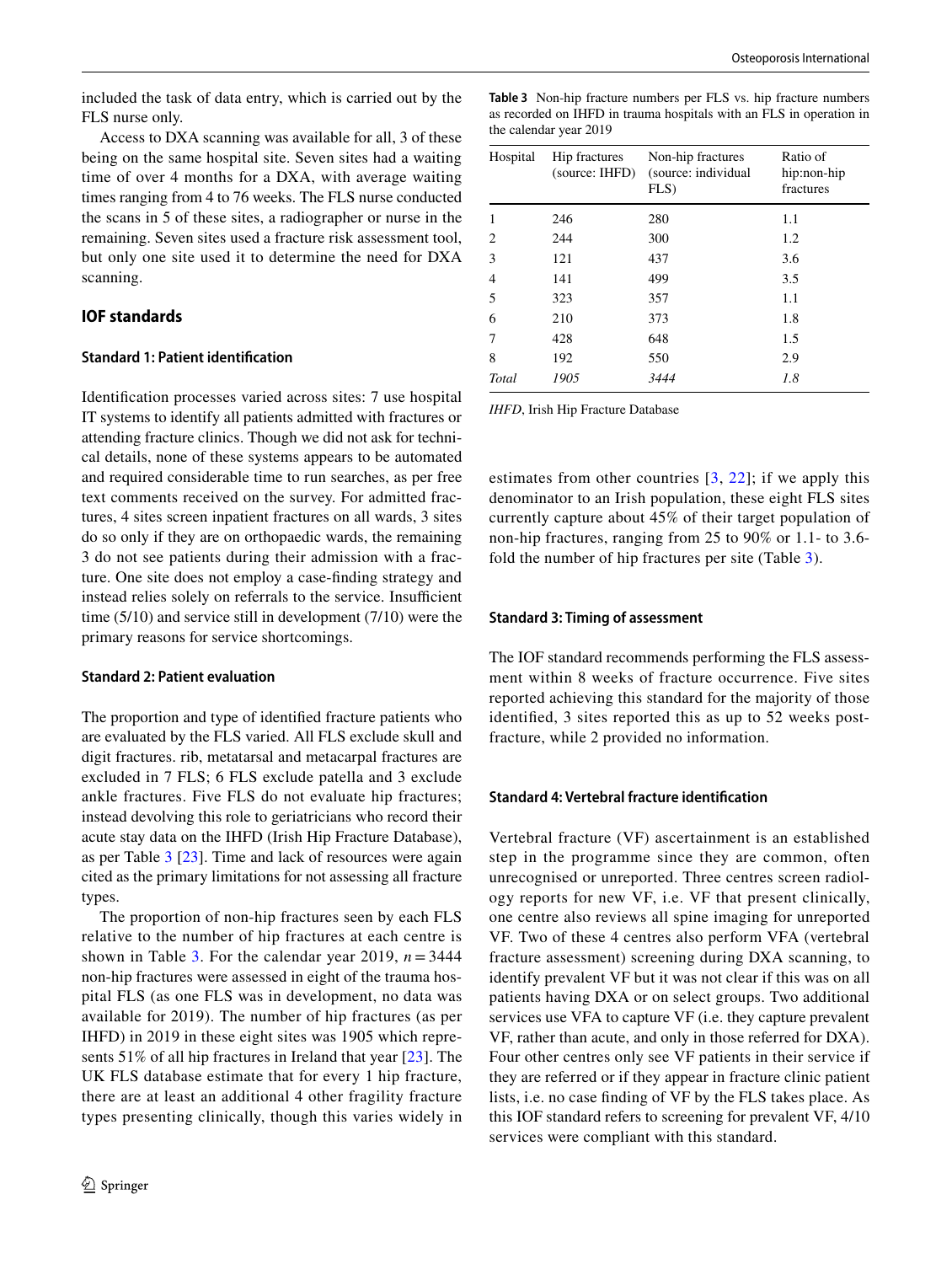#### **Standard 5: Assessment guidelines**

There is no current approved official national osteoporosis guideline, though the Irish Osteoporosis Society and the Health Service Executive (HSE) have previously published a strategy to prevent falls and fractures [\[24,](#page-7-2) [25\]](#page-7-3). Most FLS reported devising local guidelines drawn from European, US or UK guidelines, with some following a combination of these.

#### **Standard 6: Secondary causes of osteoporosis**

Seven sites performed investigations to exclude secondary causes of osteoporosis in all cases, 2 perform investigations only for those with low DXA T-scores, while 1 advises GPs to conduct these investigations as needed.

#### **Standard 7: Falls prevention**

Six services reported that they evaluate patients for falls risk, while 3 either refer to a falls service or ask GP to do this, and the remaining site neither assesses nor refers patients for this. The content of the falls risk assessment in the 6 performing sites varied (Table [4](#page-4-0)), with just 2 covering all elements of a standard multifactorial falls risk assessment [\[26\]](#page-7-4). Three refer patients directly for strength and balance exercise programmes, and an additional 5 either asked GPs to refer or patients to self-refer. The 2 remaining were not aware of the availability of such classes.

#### **Standard 8: Health and lifestyle risk factor assessment**

Eight sites provide general education and specifc lifestyle advice for all patients as part of their patient assessment.

#### **Standard 9: Medication initiation**

A decision to start osteoporosis medication was made by the FLS with specialist consultant input in 90% of sites, while

<span id="page-4-0"></span>

|                               |  |  | <b>Table 4</b> Falls risk factors elicited, as reported by 5 of 10 FLS who |  |  |  |
|-------------------------------|--|--|----------------------------------------------------------------------------|--|--|--|
| screen for falls risk factors |  |  |                                                                            |  |  |  |

| Which of the following does your falls risk assessment<br>cover | Frequency |  |  |
|-----------------------------------------------------------------|-----------|--|--|
| A. Enquiry re blackouts or syncope                              | 6         |  |  |
| B. Medication review for drugs linked with falls risk           | 5         |  |  |
| C. Gait and balance assessment                                  | 5         |  |  |
| D. Vision assessment                                            | 3         |  |  |
| E. Enquiry recontinence                                         | 4         |  |  |
| F. Lying and standing BP                                        | 3         |  |  |
| G. Cognitive assessment                                         | 3         |  |  |

the remaining site delegated this task to primary care. There were variations in the practice of prescribing medication with 7 directing patients to their GP for this, while the other 2 are the initial prescribers.

#### **Standard 10: Medication review**

New osteoporosis medication initiation includes reviewing the need for a change of existing medication, though this was not specifcally addressed in our survey. Five sites conducted a medication review as part of the falls risk assessment for those medications known to increase falls risk.

#### **Standard 11: Communication**

All 10 sites send a copy of the assessment to the GP; 1 site also sends a copy to the managing orthopaedic surgeon as part of the communication standard. Only 2 send a copy to the patient. The content of this report varies but generally includes fracture risk factors, DXA results and treatment recommendations (8 sites), with fewer providing detail on falls risk (6 sites) and lifestyle factors (5 sites).

#### **Standard 12: Long‑term management**

Five sites report monitoring patients to ensure those needing intervention are maintained on it, mostly by follow-up telephone clinics or by posting a questionnaire to patients. The timing of the frst follow-up was at 4 months for 3 locations, at 12 months in 1 other, while the rest were either ad hoc or did not occur. All of these follow-up encounters addressed medication adherence, while just 1 FLS enquired about falls at the follow-up.

#### **Standard 13: Database**

One site has no database, while the remaining 9 maintain some information. The nurse coordinator performs all data entry as none had administrative staff support.

# **Discussion**

This frst facilities audit of trauma hospitals in The Republic of Ireland (RoI) evaluating fracture liaison services shows that there is marked heterogeneity in the present structure and functioning of these services. FLS services exist in just over half of public trauma hospitals, which are receiving hundreds or thousands of fracture patients each year. This falls short of the standard set by the Irish Trauma society in 2015 to extend this service to all 16 hospitals, and the IOF standard that all fracture patients should be assessed for secondary fracture prevention [\[17](#page-6-13), [27](#page-7-5)]. While we found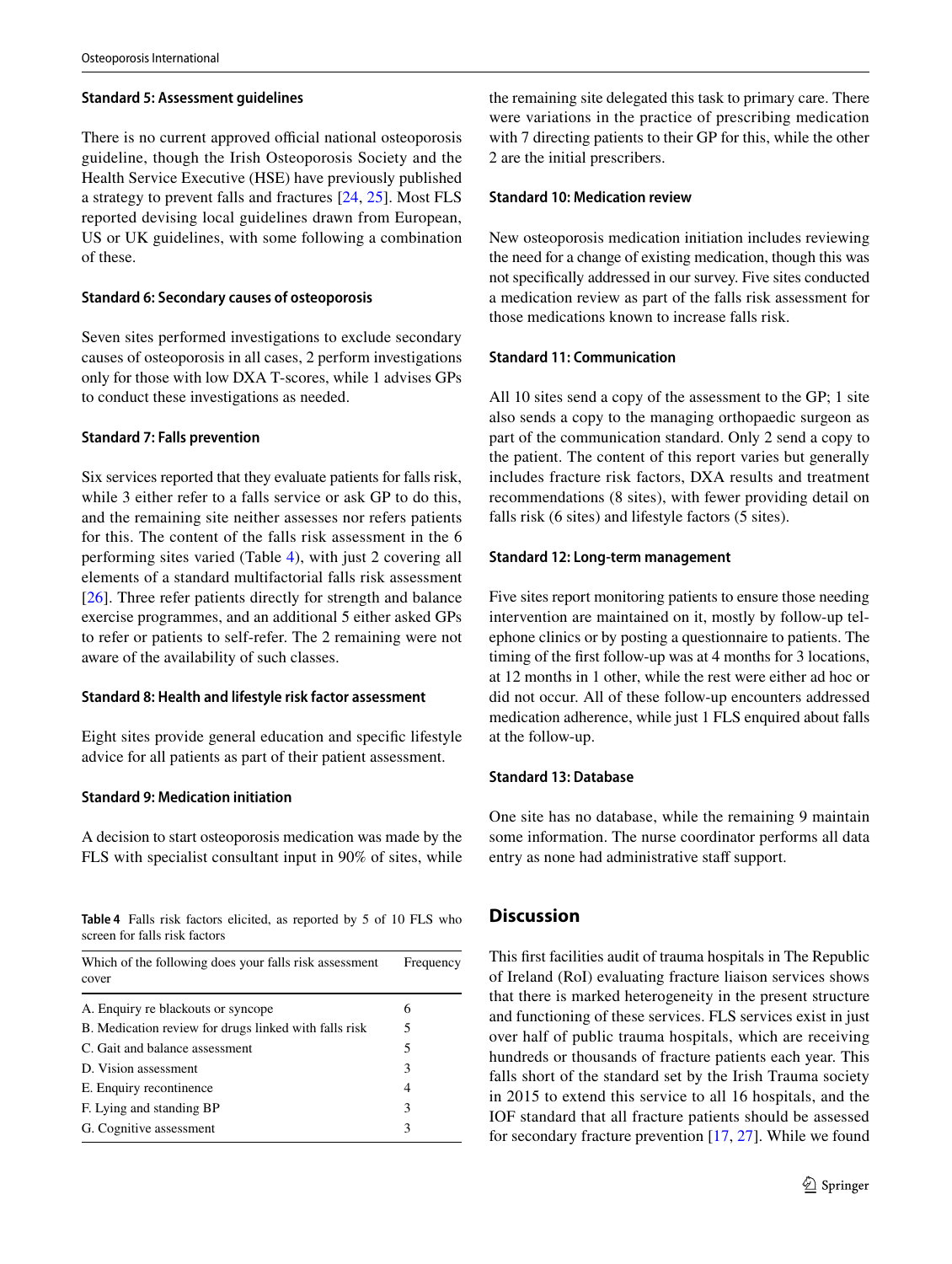that most FLS access hospital electronic data systems to identify fractures, many inpatient fractures are not screened and many fragility fracture types are excluded. Of those FLS in existence, 2 were established in the last year which is a promising development, yet 6 of 10 sites were established more than a decade ago and still cite lack of resources, including time and staff as primary reasons for failing to complete the standards outlined in The International Best Practice Framework [[17,](#page-6-13) [18](#page-6-14)].

In the sites with an FLS, none are capturing all fracture patients but overall approximately 45% of their target fractures numbers are being captured. This target is based on extrapolation of the denominator fgure used by the UK FLS database for case identifcation, which is an additional 4 non-hip fragility fractures per hip fracture or 5 times for total fractures [[22\]](#page-7-0). This multiple resulted from an assessment of diferent methods of estimating fracture numbers from hospital coding in the UK, though has not been assessed in an Irish population. Such an approach is pragmatic because the incidence of fragility fractures varies substantially between studies, reflecting the difficulties in reliable ascertainment, whereas estimating hip fracture numbers is around 90% accurate as almost all are admitted to hospital and inpatient coding is more reliable [[2](#page-6-16), [6\]](#page-6-17). Though this case ascertainment fgure for the 8 sites in Ireland is commendable at 45% vs. the UK FLS national database fgure of 49% [[28\]](#page-7-6), it represents just 19% of expected fracture numbers in Ireland annually (there were 3701 hip fractures in 2019). This is a conservative estimate: national admitted patient data in Ireland suggests that hip fractures represent between 25 and 35% of inpatient fractures already [\[6](#page-6-17)]; adding those non-hip fragility fractures who are not admitted to hospital could give a hip: all fracture ratio of far higher than 1:5. Neither does this fgure include patients managed at private facilities or patients managed solely at a primary care level. Further studies to better describe the true incidence of fragility fractures are required in Ireland and the forthcoming Irish FLSDB will help answer this.

FLS are both clinically and cost-efective systems of care for secondary fracture prevention [\[1](#page-6-0), [15](#page-6-11)]. When fully implemented and the necessary quality standards are met, they will reduce fracture numbers locally and nationally, reducing the sufering for patients, and the illness burden for the healthcare system. In Ireland, fracture admissions to public hospitals increased by 30% from 2000 to 2014, and due to our ageing, demographics are expected to double over the next two decades [\[6](#page-6-17)]. International evidence and a national strategy for falls and fracture prevention have long established the urgent need for a national programme to systematically address this. The establishment of the IHFD resulted in annual audits of standards of care, which appears to have resulted in signifcant improvements in the care of patients aged 60 years and older with hip fractures [\[29\]](#page-7-7). A similar rollout of standards of care for all fracture patients could have similar benefts and help reduce the inexorable rise in fracture numbers we have witnessed in the past decade.

Though all sites report being under-resourced, it is reassuring to see the great efforts of many to attain many elements of a high-quality FLS, including a multifactorial falls risk assessment. Some of the falls risk assessments are being carried out by FLS, and strength and balance classes are promoted in the majority of services. We do not know the proportions of patients nor fractures in which these elements are covered however, as this was not a patient-level audit, nor do we know how efective or satisfactory they are for patients and the service. Data from other registries such as the UK FLSDB and the RCP national falls audits show sometimes large mismatches in facilities and patient-level audit data [[21,](#page-7-8) [28,](#page-7-6) [30\]](#page-7-9).

Initiating FLS patients onto osteoporosis drug treatment in a timely manner is a fundamental standard. Concerningly while we found that most FLS either prescribe or request GPs to initiate, only 50% of sites were able to say that patients who receive a frst prescription within 4 months of a fracture. Early treatment is extremely important because of the imminent fracture risk in the months following a frst fracture, and the fact that it takes at least 12 months for treatment efficacy to be observed  $[8, 9, 31]$  $[8, 9, 31]$  $[8, 9, 31]$  $[8, 9, 31]$  $[8, 9, 31]$  $[8, 9, 31]$ .

Osteoporosis is a chronic disease in which patient engagement for self-management can increase successful treatment rates. We found that lifestyle advice and patient education are given by nearly all FLS, but as only 2 centres send the patient a copy of the assessment/GP letter, this is an easy target to address that might improve treatment adherence rates.

Our study has important limitations. Firstly, the data are all self-reported and we are relying on colleagues countrywide to provide the most accurate data available. Since not all have a database and some have limited support it is likely that many key metrics are either incompletely captured, or not at all. Secondly, the data are around facilities and services, rather than patient-level data, which precludes inferences about the quality or outcomes of each service. Although the international evidence shows that fracture liaisons services are both clinically and cost-efective, operationalising a national policy and the required resources will take time. Until all centres have an appropriate level of stafing, training and standards in place, the real and substantial benefts of FLS will not be realised. Despite the signifcant defciencies at a local and national level, there are clearly pockets of expertise, goodwill and a strong professional culture to do the right thing, which can help guide the establishment of the national programme and support a national policy to implement best practice to beneft our citizens.

In summary, we have performed the frst audit of FLS in Ireland ahead of the establishment of a national FLS database. Although there is a promising activity in this regard,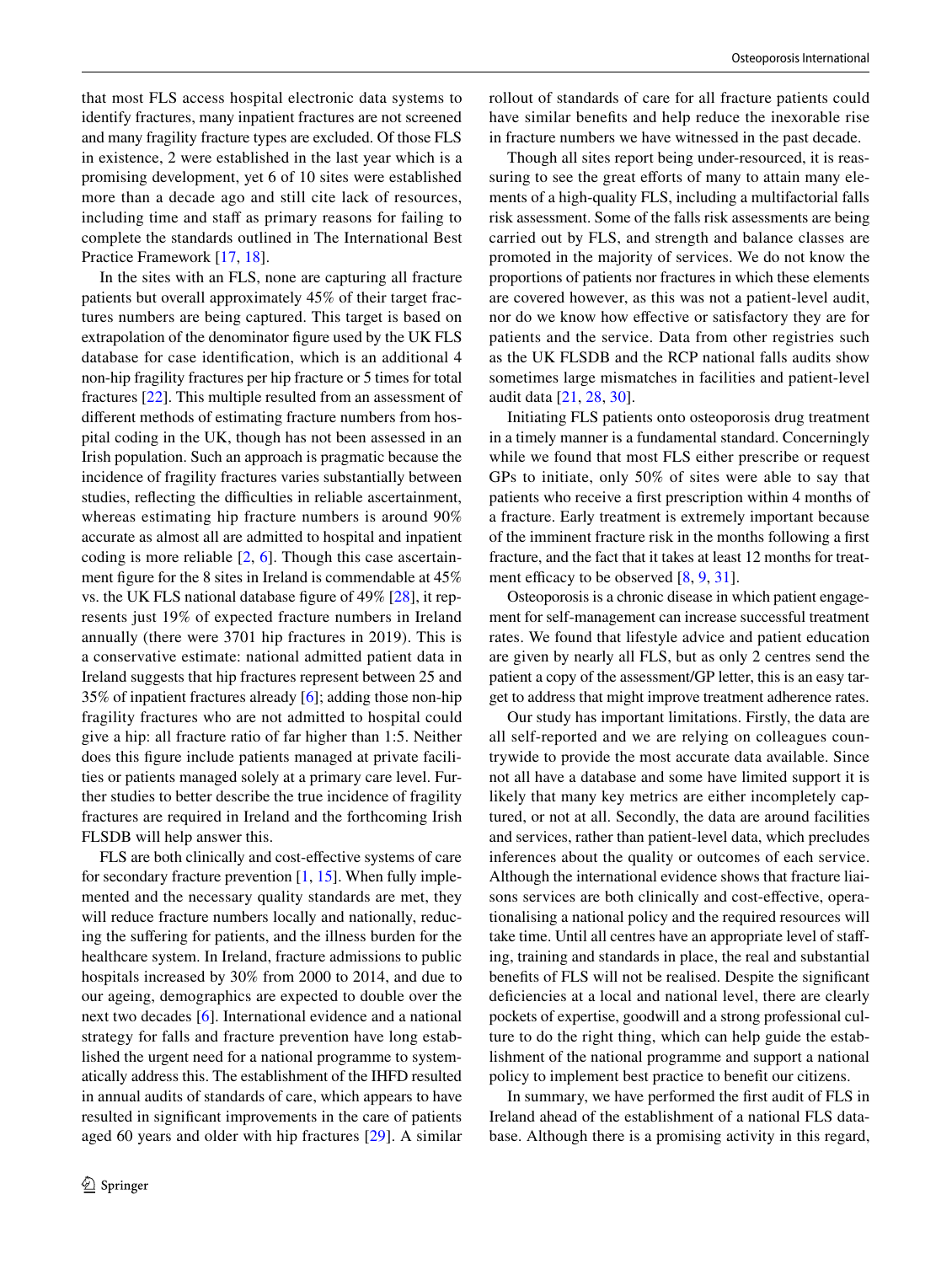there are large and important defciencies, which must be addressed in addition to establishing a national framework, policy and strategy. Considerable investment is needed to ensure that all individuals at high risk of fragility fracture are appropriately assessed and treated. Failure to implement the evidence base for FLS will result in an alarming rise in avoidable fractures ahead. The launch of a forthcoming national database is an important step towards addressing this gap.

**Data availability** All data was provided by each hospital from its own internal FLS database.

Hip fracture data are drawn from the publicly available Irish Hip Fracture Database.

**Code availability** Not applicable.

# **Declarations**

**Ethics approval** Each hospital consented to complete the questionnaire and share results. As a service evaluation, research ethics committee approval was deemed not necessary.

**Consent to participate** As above.

**Consent for publication** As above.

**Competing interests** Frances Dockery, Aaron Glynn, Kenny Franks, John J Carey, Paddy Kenny, David Askin, Elaine Butler, Breeda Sweeney, Bernadette Conlon, Bruce McGregor, Rosie Lannon, Bridie Rooney, Isweri Pillai, Clare Fitzgerald declare that they have no confict of interest. Donncha O'Gradaigh declares that he has a confict of interest on being in receipt of educational grants from Amgen, UCB and Abbvie within the past 5 years.

# **References**

- <span id="page-6-0"></span>1. Compston J, McClung MR, Leslie WD (2019) Osteoporosis. Lancet 26(393):364–376. [https://doi.org/10.1016/S0140-6736\(18\)](https://doi.org/10.1016/S0140-6736(18)32112-3) [32112-3](https://doi.org/10.1016/S0140-6736(18)32112-3)
- <span id="page-6-16"></span>2. Cauley JA, Wampler NS, Barnhart JM, Wu L, Allison M, Chen Z, Hendrix S, Robbins J, Jackson RD (2008) Women's Health Initiative Observational Study. Incidence of fractures compared to cardiovascular disease and breast cancer: the Women's Health Initiative Observational Study. Osteopor International ;19:1717–23. <https://doi.org/10.1007/s00198-008-0634-y>.
- <span id="page-6-2"></span>3. Kanis JA, Norton N, Harvey NC, Jacobson T, Johansson H, Lorentzon M, McCloskey EV, Willers C (2021) Borgström F (2021) SCOPE: a new scorecard for osteoporosis in Europe. Arch Osteoporosis 16:82. <https://doi.org/10.1007/s11657-020-00871-9>
- <span id="page-6-1"></span>4. Borgström F, Karlsson L, Ortsäter G, Norton N, Halbout P, Cooper C, Lorentzon M, McCloskey EV, Harvey NC, Javaid MK, Kanis JA (2020) Fragility fractures in Europe: burden, management and opportunities. Int Osteoporosis Foundation Arch Osteoporos 15:59.<https://doi.org/10.1007/s11657-020-0706-y>
- <span id="page-6-3"></span>5. McGowan B, Bennett K, Barry M, Canny M (2008) The utilisation and expenditure of medicines for the prophylaxis and treatment of osteoporosis. Ir Med J 101(2):38–41
- <span id="page-6-17"></span>6. Kelly MA, McGowan B, McKenna MJ, Bennett K, Carey JJ, Whelan B, Silke C (2018) Emerging trends in hospitalisation for fragility fractures in Ireland. Ir J Med Sci 20:351–359. [https://doi.](https://doi.org/10.1007/s11845-018-1743-z) [org/10.1007/s11845-018-1743-z](https://doi.org/10.1007/s11845-018-1743-z)
- <span id="page-6-4"></span>7. HSE (2008) Strategy to Prevent Falls and Fractures in Ireland's Ageing Population. [https://www.hse.ie/eng/services/publicatio](https://www.hse.ie/eng/services/publications/olderpeople/strategy-to-prevent-falls-and-fractures-in-irelands-ageing-population.html) [ns/olderpeople/strategy-to-prevent-falls-and-fractures-in-irela](https://www.hse.ie/eng/services/publications/olderpeople/strategy-to-prevent-falls-and-fractures-in-irelands-ageing-population.html) [nds-ageing-population.html](https://www.hse.ie/eng/services/publications/olderpeople/strategy-to-prevent-falls-and-fractures-in-irelands-ageing-population.html). Accessed May 2021
- <span id="page-6-5"></span>8. Bliuc D, Nguyen ND, Nguyen TV, Eisman JA, Center JR (2013) Compound risk of high mortality following osteoporotic fracture and refracture in elderly women and men. J Bone Miner Res 28:2317–2324.<https://doi.org/10.1002/jbmr.1968>
- <span id="page-6-6"></span>9. Balasubramanian A, Zhang J, Chen L, Wenkert D, Daigle SG, Grauer A, Curtis JR (2019) Risk of subsequent fracture after prior fracture among older women. Osteoporos Int 30:79–92. [https://](https://doi.org/10.1007/s00198-018-4732-1) [doi.org/10.1007/s00198-018-4732-1](https://doi.org/10.1007/s00198-018-4732-1)
- <span id="page-6-7"></span>10. Klop C, Gibson-Smith D, Elders PJ, Welsing PM, Leufkens HG, Harvey NC, Bijlsma JW, van Staa TP, de Vries F (2015) Anti-osteoporosis drug prescribing after hip fracture in the UK: 2000–2010. Osteoporos Int 26:1919–1928. [https://doi.org/10.](https://doi.org/10.1007/s00198-015-3098-x) [1007/s00198-015-3098-x](https://doi.org/10.1007/s00198-015-3098-x)
- 11. Solomon DH, Johnston SS, Boytsov NN, McMorrow D, Lane JM, Krohn KD (2014) Osteoporosis medication use after hip fracture in U.S. patients between 2002 and 2011. J Bone Miner Res 29:1929–1937.<https://doi.org/10.1002/jbmr.2202>
- <span id="page-6-8"></span>12. Curtis EM, Woolford S, Holmes C, Cooper C, Harvey NC (2020) General and specifc considerations as to why osteoporosis-related care is often suboptimal. Curr Osteoporosis Rep 18:38–46. [https://](https://doi.org/10.1007/s11914-020-00566-7) [doi.org/10.1007/s11914-020-00566-7](https://doi.org/10.1007/s11914-020-00566-7)
- <span id="page-6-9"></span>13. Caitriona C, Mark MG, Elaine H, Claire G, Michelle F, Persson UM, Sherrington C, Blake C (2020) Management of hospitalised osteoporotic vertebral fractures. Arch Osteoporosis 20(15):14. <https://doi.org/10.1007/s11657-020-0687-x>
- <span id="page-6-10"></span>14. Walsh ME, Nerdrum M, Fahey T, Moriarty (2021) F. Factors associated with initiation of bone-health medication among older adults in primary care in Ireland. Age Ageing. DOI: [https://doi.](https://doi.org/10.1093/ageing/afab033) [org/10.1093/ageing/afab033.](https://doi.org/10.1093/ageing/afab033)
- <span id="page-6-11"></span>15. Wu CH, Tu ST, Chang YF, Chan DC, Chien JT, Lin CH, Singh S, Dasari M, Chen JF, Tsai KS (2018) Fracture liaison services improve outcomes of patients with osteoporosis-related fractures: A systematic literature review and meta-analysis. Bone 111:92– 100.<https://doi.org/10.1016/j.bone.2018.03.018>
- <span id="page-6-12"></span>16. Akesson K, Marsh D, Mitchell PJ, McLellan A, Stenmark J, Pierroz DD, Kyer C, Cooper C, IOF Fracture Working Group (2013) Capture the fracture: a best practice framework and global campaign to break the fragility fracture cycle. Osteoporosis Int 24:2135-2152. <https://doi.org/10.1007/s00198-013-2348-z>
- <span id="page-6-13"></span>17. IOF Capture the Fracture. Best Practice Framework for Fracture Liaison Services. [http://worldosteoporosisday.org/CTF\\_website/](http://worldosteoporosisday.org/CTF_website/BPF_framework/2017-bpf-framework-EN-WEB.pdf) [BPF\\_framework/2017-bpf-framework-EN-WEB.pdf.](http://worldosteoporosisday.org/CTF_website/BPF_framework/2017-bpf-framework-EN-WEB.pdf) Accessed May 2021.
- <span id="page-6-14"></span>18. Javaid MK, Sami A, Lems W, Mitchell P, Thomas T, Singer A, Speerin R, Fujita M, Pierroz DD, Akesson K, Halbout P, Ferrari S, Cooper C (2020) A patient-level key performance indicator set to measure the efectiveness of fracture liaison services and guide quality improvement: a position paper of the IOF Capture the Fracture Working Group, National Osteoporosis Foundation and Fragility Fracture Network. Osteoporos Int 31:1193–1204. <https://doi.org/10.1007/s00198-020-05377-1>
- <span id="page-6-15"></span>19. Van den Berg P, Schweitzer DH, van Haard PM, van den Bergh JP, Geusens PP (2015) Meeting international standards of secondary fracture prevention: a survey on Fracture Liaison Services in the Netherlands. Osteoporos Int 26:2257–2263. [https://doi.org/10.](https://doi.org/10.1007/s00198-015-3117-y) [1007/s00198-015-3117-y](https://doi.org/10.1007/s00198-015-3117-y)
- 20. Javaid MK, Kyer C, Mitchell PJ, Chana J, Moss C, Edwards MH, McLellan AR, Stenmark J, Pierroz DD, Schneider MC, Kanis